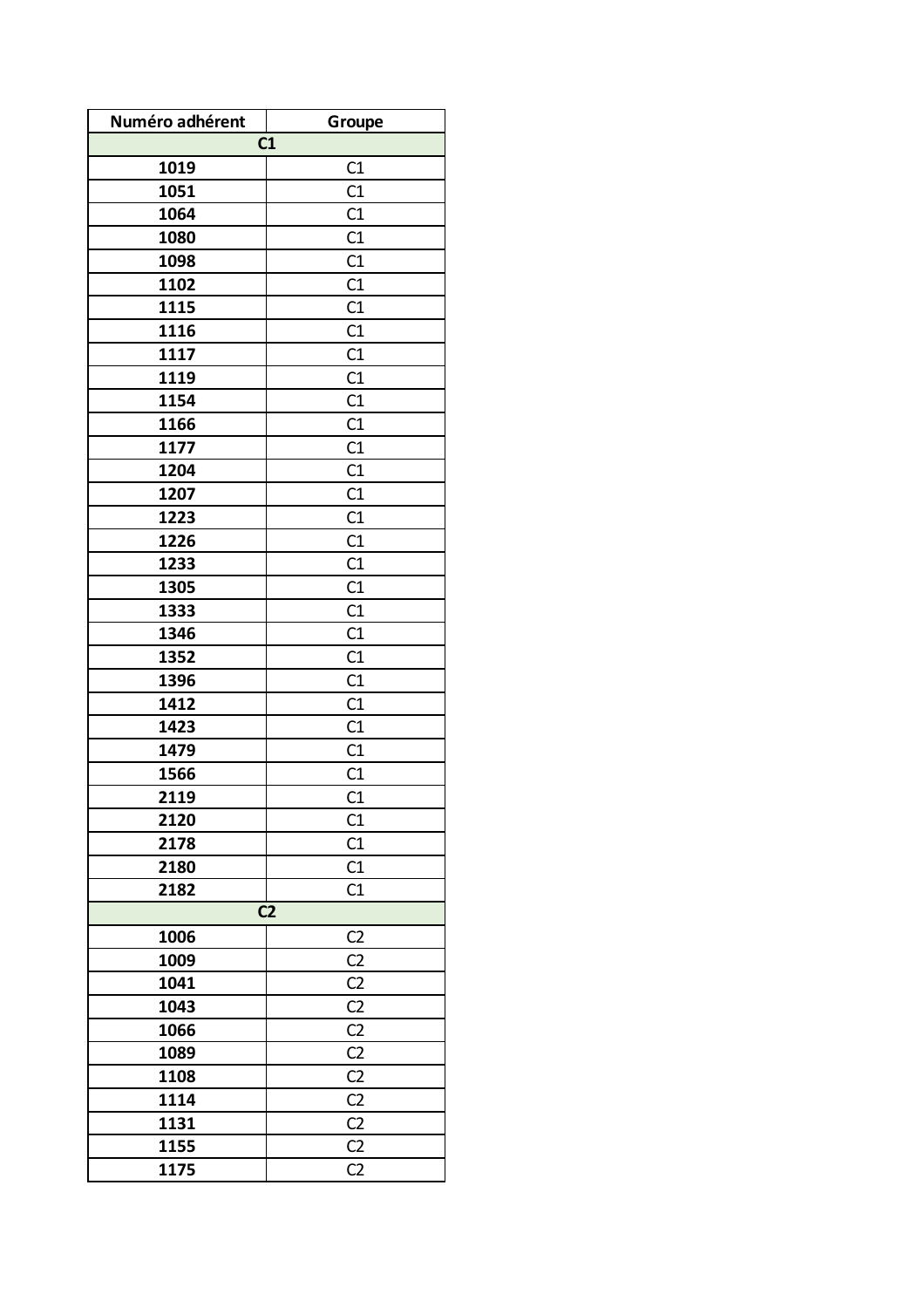| 1203         | C <sub>2</sub>                   |
|--------------|----------------------------------|
| 1221         | C <sub>2</sub>                   |
| 1228         | C <sub>2</sub>                   |
| 1245         | C <sub>2</sub>                   |
| 1254         | C <sub>2</sub>                   |
| 1272         | C <sub>2</sub>                   |
| 1290         | C <sub>2</sub>                   |
| 1340         | C <sub>2</sub>                   |
| 1350         | C <sub>2</sub>                   |
| 1353         | C <sub>2</sub>                   |
| 1377         | C <sub>2</sub>                   |
| 1449         | C <sub>2</sub>                   |
| 1492         | C <sub>2</sub>                   |
| 1534         | C <sub>2</sub>                   |
| 2042         | C <sub>2</sub>                   |
| 2052         | C <sub>2</sub>                   |
| 2080         | C <sub>2</sub>                   |
| 2090         | C <sub>2</sub>                   |
| 2093         | C <sub>2</sub>                   |
| 2094         | C <sub>2</sub>                   |
| 2157         | C <sub>2</sub>                   |
| 2193         | C <sub>2</sub>                   |
|              | $\overline{C}$                   |
| 1005         | C <sub>3</sub>                   |
| 1013         | C <sub>3</sub>                   |
| 1040         | C <sub>3</sub>                   |
| 1044         | C <sub>3</sub>                   |
| 1063         | C <sub>3</sub>                   |
| 1084         | C <sub>3</sub>                   |
| 1085         | C <sub>3</sub>                   |
| 1128         | C <sub>3</sub>                   |
|              |                                  |
|              |                                  |
| 1153         | C <sub>3</sub>                   |
| 1159         | C <sub>3</sub>                   |
| 1183         | C <sub>3</sub>                   |
| 1184         | C <sub>3</sub>                   |
| 1185         | C <sub>3</sub>                   |
| 1214         | C <sub>3</sub>                   |
| 1229         | C <sub>3</sub>                   |
| 1236         | C <sub>3</sub>                   |
| 1273         | C <sub>3</sub>                   |
| 1301         | C <sub>3</sub>                   |
| 1304         | C <sub>3</sub>                   |
| 1313         | C <sub>3</sub>                   |
| 1328         | C <sub>3</sub>                   |
| 1343<br>1371 | C <sub>3</sub><br>C <sub>3</sub> |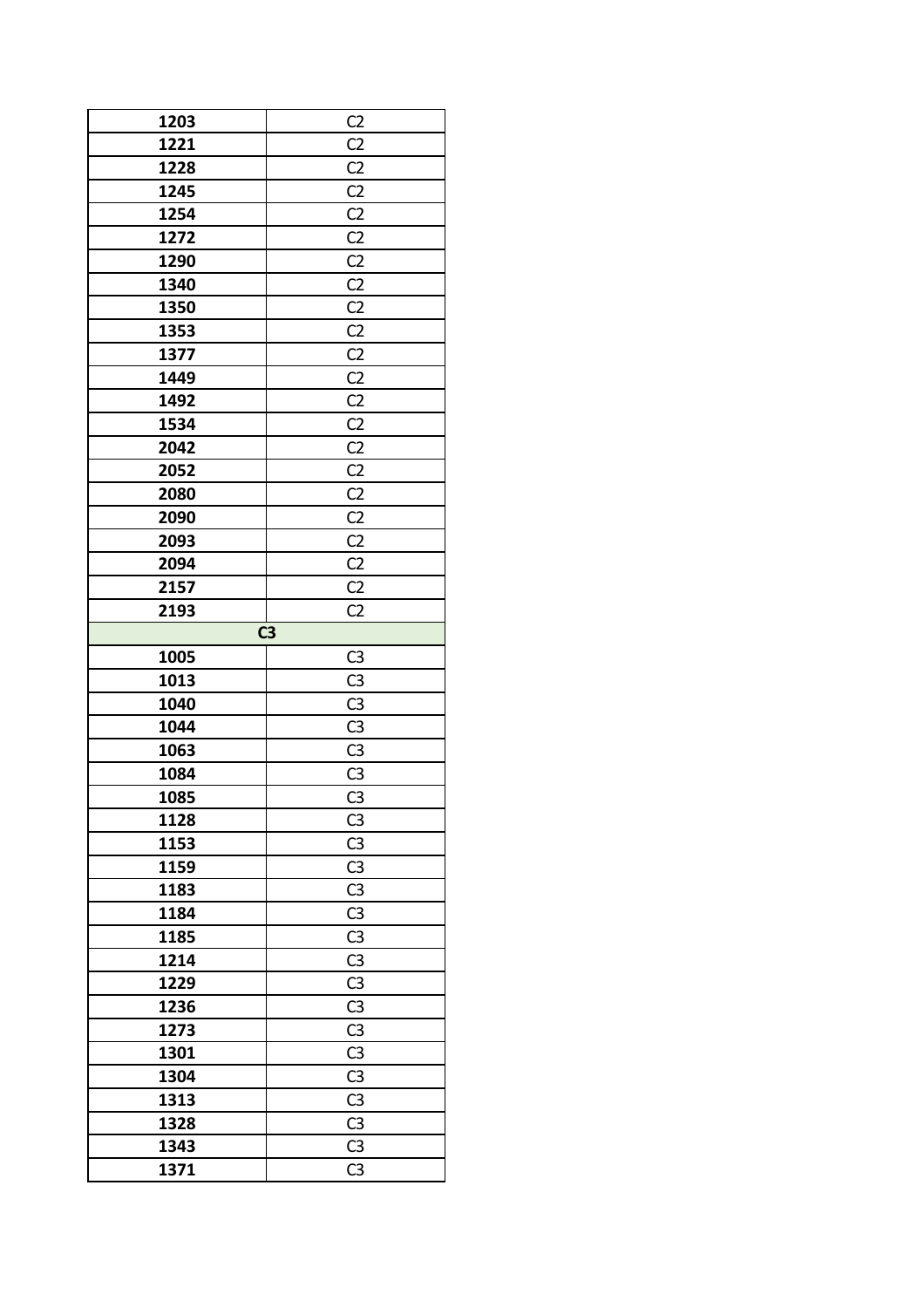| 1407                                      | C <sub>3</sub> |  |
|-------------------------------------------|----------------|--|
| 1420                                      | C <sub>3</sub> |  |
| 2070                                      | C <sub>3</sub> |  |
| 2101                                      | C <sub>3</sub> |  |
| 2213                                      | C <sub>3</sub> |  |
|                                           | C <sub>4</sub> |  |
| 1055                                      | C <sub>4</sub> |  |
| 1065                                      | C <sub>4</sub> |  |
| 1075                                      | C <sub>4</sub> |  |
| 1076                                      | C <sub>4</sub> |  |
| 1182                                      | C <sub>4</sub> |  |
| 1194                                      | C <sub>4</sub> |  |
| 1205                                      | C <sub>4</sub> |  |
| 1222                                      | C <sub>4</sub> |  |
| 1241                                      | C <sub>4</sub> |  |
| 1259                                      | C <sub>4</sub> |  |
| 1334                                      | C <sub>4</sub> |  |
| 1339                                      | C <sub>4</sub> |  |
| 1365                                      | C <sub>4</sub> |  |
| 1372                                      | C <sub>4</sub> |  |
| 1385                                      | C <sub>4</sub> |  |
| 1442                                      | C <sub>4</sub> |  |
| 1468                                      | C <sub>4</sub> |  |
| 1502                                      | C <sub>4</sub> |  |
| 1524                                      | C <sub>4</sub> |  |
| 1560                                      | C <sub>4</sub> |  |
| 1571                                      | C <sub>4</sub> |  |
| 2004                                      | C <sub>4</sub> |  |
| 2046                                      | C <sub>4</sub> |  |
| 2117                                      | C4             |  |
| 2130                                      | C <sub>4</sub> |  |
| 2151                                      | C <sub>4</sub> |  |
|                                           |                |  |
| $\overline{D1}$<br>1047<br>D <sub>1</sub> |                |  |
| 1138                                      | D1             |  |
| 1150                                      | D <sub>1</sub> |  |
| 1160                                      | D <sub>1</sub> |  |
| 1170                                      | D <sub>1</sub> |  |
|                                           |                |  |
| 1192                                      | D <sub>1</sub> |  |
| 1280                                      | D <sub>1</sub> |  |
| 1302                                      | D <sub>1</sub> |  |
| 1324                                      | D <sub>1</sub> |  |
| 1366                                      | D <sub>1</sub> |  |
| 1373                                      | D <sub>1</sub> |  |
| 1460                                      | D <sub>1</sub> |  |
| 1513                                      | D1             |  |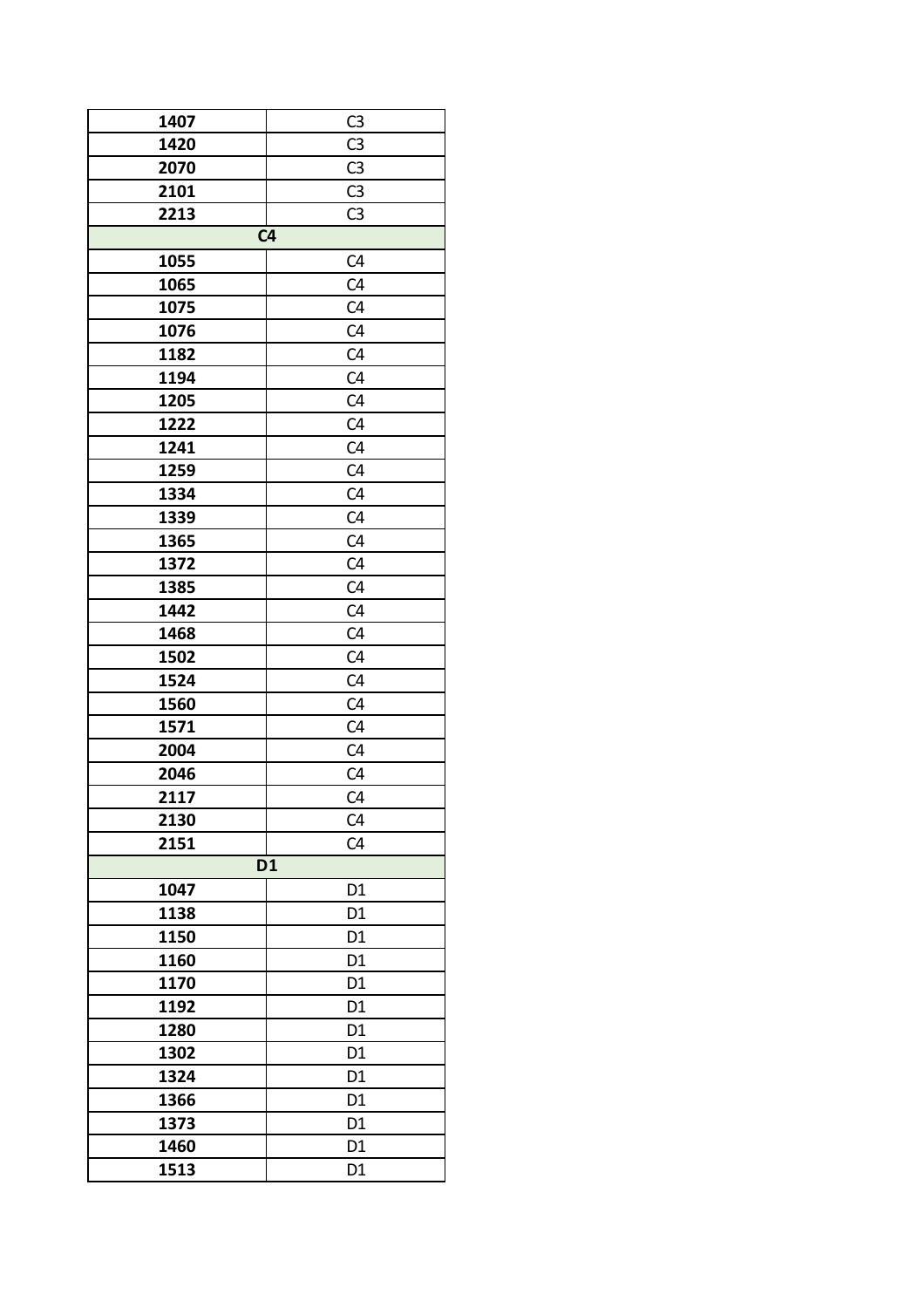| 1550           | D <sub>1</sub> |
|----------------|----------------|
| 1557           | D <sub>1</sub> |
| 1559           | D <sub>1</sub> |
| 2002           | D <sub>1</sub> |
|                |                |
| 2018           | D <sub>1</sub> |
| 2048           | D <sub>1</sub> |
| 2057           | D <sub>1</sub> |
| 2112           | D <sub>1</sub> |
| 2138           | D <sub>1</sub> |
|                | E1             |
| 1058           | E1             |
| 1093           | E1             |
| 1103           | E1             |
| 1112           | E1             |
| 1121           | E1             |
| 1122           | E1             |
| 1165           | E1             |
| 1300           | E1             |
| 1349           | E1             |
| 1381           | E1             |
| 1398           | E1             |
| 1403           | E1             |
| 1514           | E1             |
| 1556           | E1             |
| 1562           | E1             |
| 1573           | E1             |
| 2019           | E1             |
| 2049           | E1             |
| 2050           | E1             |
| 2051           | E1             |
|                |                |
| 2064           | E1             |
| 2079           | E1             |
| 2118           | E1             |
| 2124           | E1             |
| 2127           | E1             |
| 2133           | E1             |
| 2142           | E1             |
| 2146           | E1             |
| 2167           | E1             |
| 2172           | E1             |
| 2179           | E1             |
| 2189           | E1             |
| E <sub>2</sub> |                |
| 1107           | E <sub>2</sub> |
| 1142           | E <sub>2</sub> |
| 1149           | E <sub>2</sub> |
|                |                |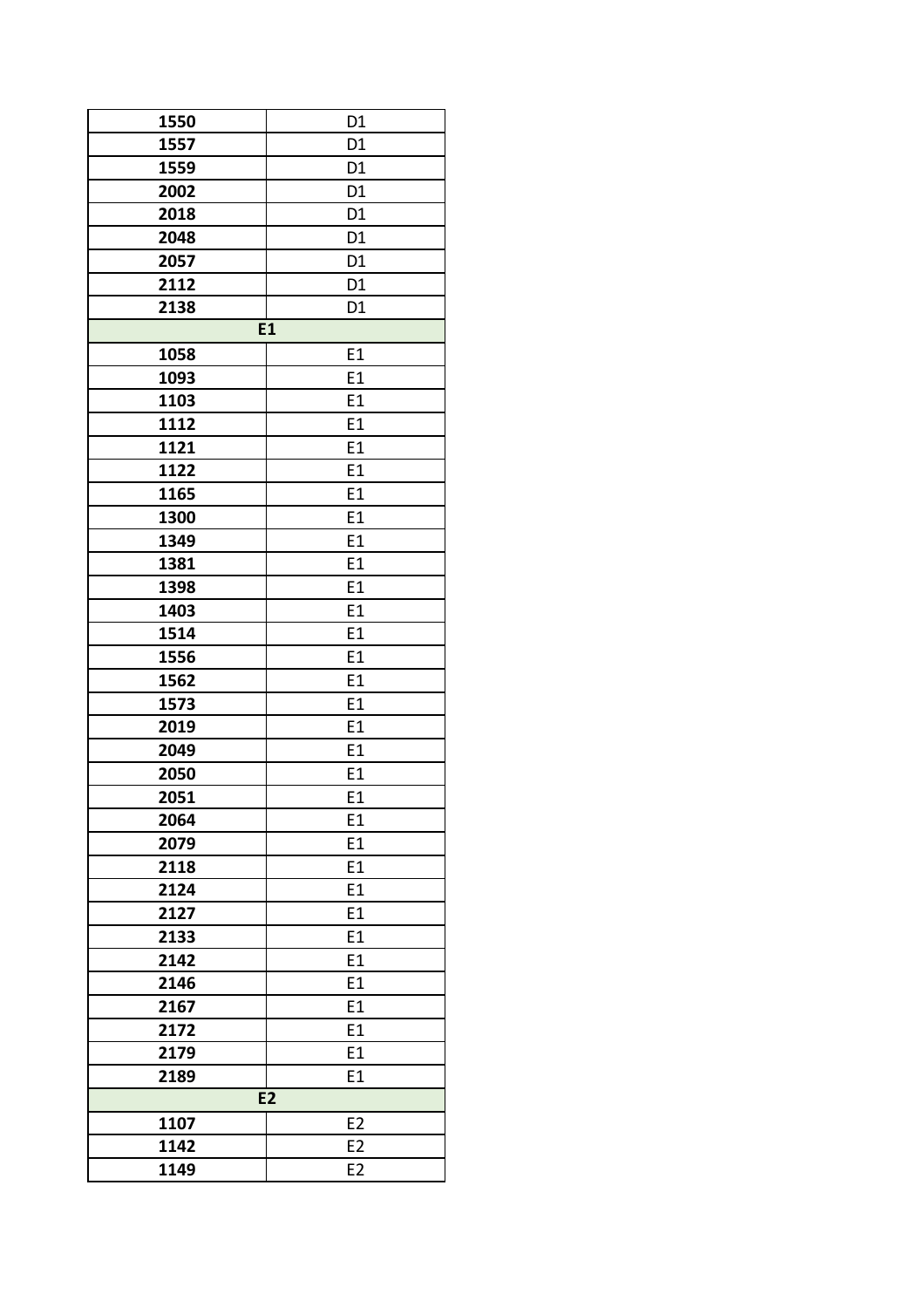| 1152       | E <sub>2</sub> |
|------------|----------------|
| 1176       | E <sub>2</sub> |
| 1267       | E <sub>2</sub> |
| 1274       | E <sub>2</sub> |
| 1318       | E <sub>2</sub> |
| 1325       | E <sub>2</sub> |
| 1341       | E <sub>2</sub> |
| 1367       | E <sub>2</sub> |
| 1391       | E <sub>2</sub> |
| 1408       | E <sub>2</sub> |
| 1421       | E <sub>2</sub> |
| 1428       | E <sub>2</sub> |
| 1448       | E <sub>2</sub> |
| 1472       | E <sub>2</sub> |
| 1490       | E <sub>2</sub> |
| 1501       | E <sub>2</sub> |
| 1504       | E <sub>2</sub> |
| 1536       | E <sub>2</sub> |
| 1539       | E <sub>2</sub> |
| 1564       | E <sub>2</sub> |
| 1569       | E <sub>2</sub> |
| 1576       | E <sub>2</sub> |
| 2022       | E <sub>2</sub> |
| 2087       | E <sub>2</sub> |
| 2158       | E <sub>2</sub> |
| 2170       | E <sub>2</sub> |
| 2181       | E <sub>2</sub> |
| 2190       | E <sub>2</sub> |
| 2202       | E <sub>2</sub> |
| 2208       | E <sub>2</sub> |
| 2212       | E <sub>2</sub> |
|            | M1             |
| M1<br>1014 |                |
| 1020       | M1             |
| 1199       | M1             |
| 1202       | M1             |
| 1260       | M1             |
| 1264       | M1             |
| 1282       | M1             |
| 1294       | M1             |
| 1307       | M1             |
| 1320       | M1             |
| 1326       | M1             |
| 1360       | M1             |
| 1369       | M1             |
| 1389       | M1             |
|            |                |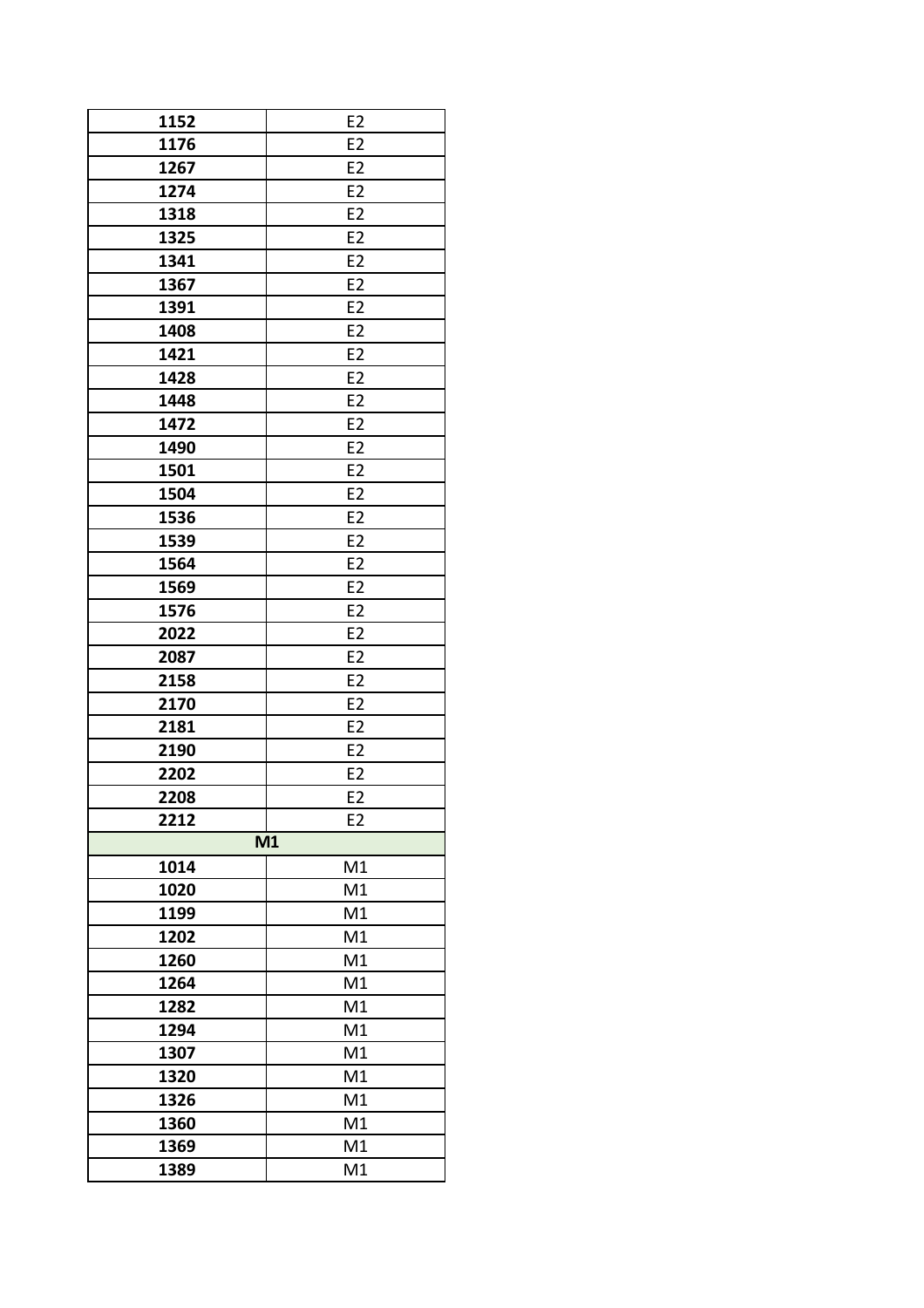| 1404 | M1             |
|------|----------------|
| 1413 | M1             |
| 1418 | M1             |
| 1434 | M1             |
| 1445 | M1             |
| 1465 | M1             |
| 1489 | M1             |
|      |                |
| 1506 | M1             |
| 1525 | M1             |
| 2014 | M1             |
| 2107 | M1             |
| 2128 | M1             |
| 2141 | M1             |
| 2156 | M1             |
| 2162 | M1             |
| 2209 | M1             |
|      | M <sub>2</sub> |
| 1008 | M <sub>2</sub> |
| 1081 | M <sub>2</sub> |
| 1110 | M <sub>2</sub> |
| 1230 | M <sub>2</sub> |
| 1247 | M <sub>2</sub> |
| 1249 | M <sub>2</sub> |
| 1262 | M <sub>2</sub> |
| 1270 | M <sub>2</sub> |
| 1335 | M <sub>2</sub> |
| 1337 | M <sub>2</sub> |
| 1383 | M <sub>2</sub> |
| 1388 | M <sub>2</sub> |
| 1410 | M <sub>2</sub> |
| 1427 | M <sub>2</sub> |
| 1436 | M <sub>2</sub> |
| 1467 | M <sub>2</sub> |
| 1496 | M <sub>2</sub> |
|      | M <sub>2</sub> |
| 1526 |                |
| 1546 | M <sub>2</sub> |
| 1555 | M <sub>2</sub> |
| 1561 | M <sub>2</sub> |
| 2047 | M <sub>2</sub> |
| 2068 | M <sub>2</sub> |
| 2074 | M <sub>2</sub> |
| 2125 | M <sub>2</sub> |
| 2129 | M <sub>2</sub> |
| 2163 | M <sub>2</sub> |
| 2173 | M <sub>2</sub> |
| 2201 | M <sub>2</sub> |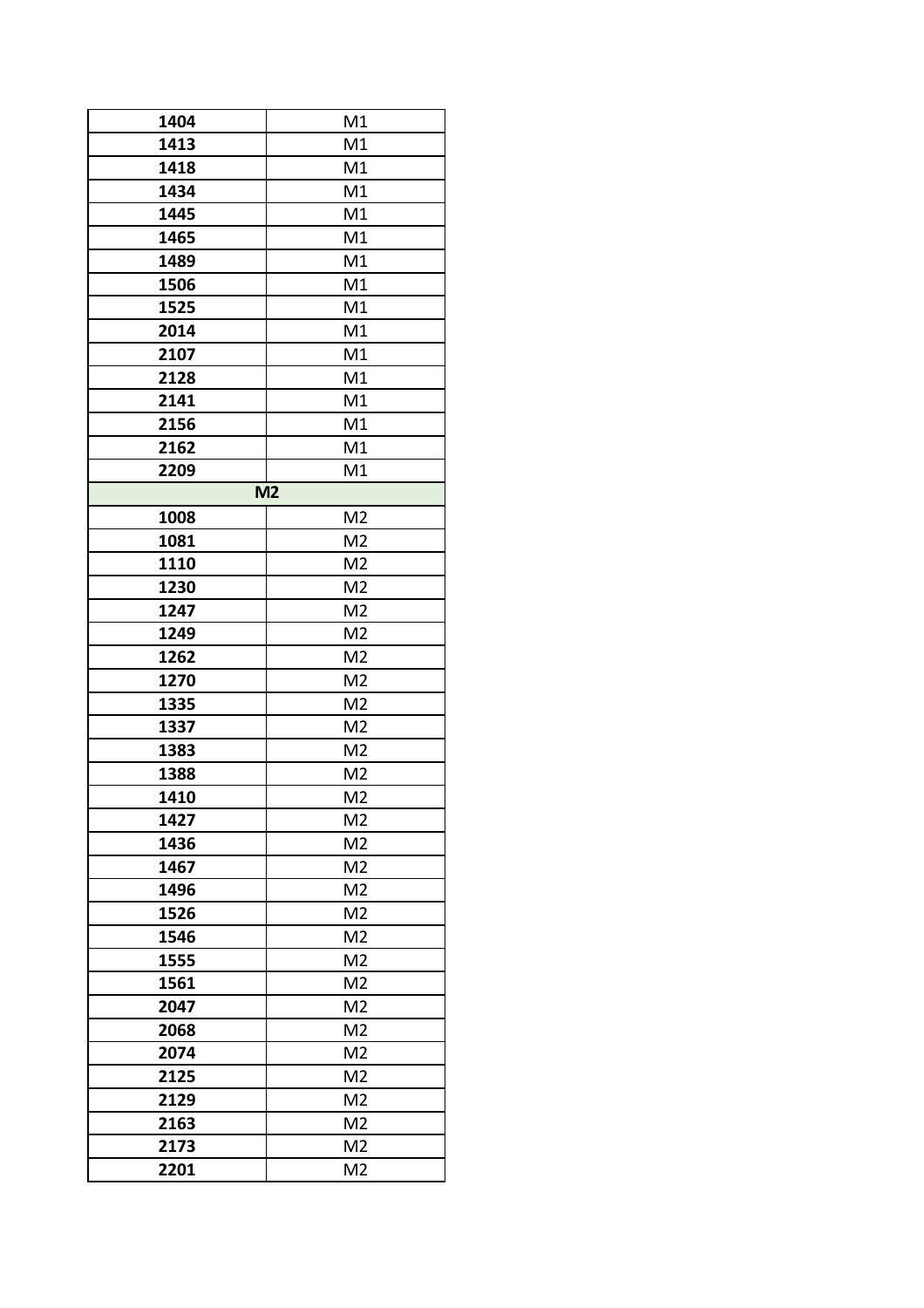| <b>P1</b> |                |
|-----------|----------------|
| 1004      | P1             |
| 1042      | P1             |
| 1052      | P1             |
| 1074      | P1             |
| 1157      | P1             |
| 1200      | P1             |
| 1231      | P1             |
| 1232      | P1             |
| 1238      | P1             |
| 1405      | P1             |
| 1450      | P1             |
| 1458      | P1             |
| 1466      | P1             |
| 1476      | P1             |
| 1478      | P1             |
| 1508      | P1             |
| 1530      | P1             |
| 1552      | P1             |
| 2008      | P1             |
| 2013      | P1             |
| 2067      | P1             |
| 2104      | P1             |
| 2145      | P1             |
| 2153      | P1             |
| 2154      | P1             |
| 2160      | P1             |
| 2177      | P1             |
| 2183      | P1             |
|           | P <sub>2</sub> |
| 1050      | P <sub>2</sub> |
| 1135      | P <sub>2</sub> |
| 1191      | P <sub>2</sub> |
| 1217      | P <sub>2</sub> |
| 1288      | P <sub>2</sub> |
| 1331      | P <sub>2</sub> |
| 1342      | P <sub>2</sub> |
| 1356      | P <sub>2</sub> |
| 1397      | P <sub>2</sub> |
| 1452      | P <sub>2</sub> |
| 1481      | P <sub>2</sub> |
| 1512      | P <sub>2</sub> |
| 1517      | P <sub>2</sub> |
| 1533      | P <sub>2</sub> |
| 1538      | P <sub>2</sub> |
| 1540      | P2             |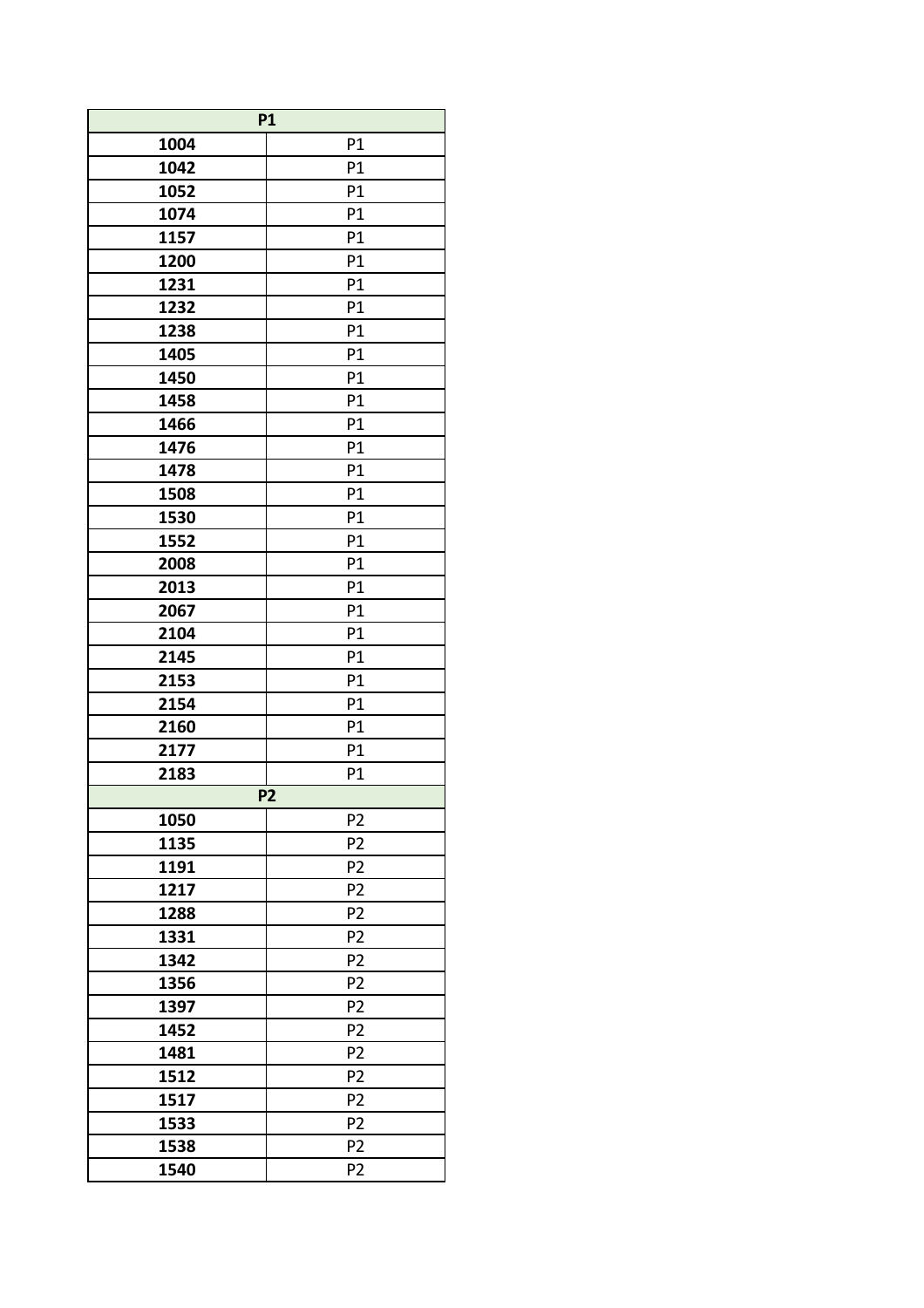| 1541<br>1543 | P <sub>2</sub><br>P <sub>2</sub> |
|--------------|----------------------------------|
| 1549         | P <sub>2</sub>                   |
|              |                                  |
| 1574         | P <sub>2</sub>                   |
| 2015         | P <sub>2</sub>                   |
| 2035         | P <sub>2</sub>                   |
| 2038         | P <sub>2</sub>                   |
| 2055         | P <sub>2</sub>                   |
| 2069         | P <sub>2</sub>                   |
| 2091         | P <sub>2</sub>                   |
| 2103         | P <sub>2</sub>                   |
| 2126         | P <sub>2</sub>                   |
| 2132         | P <sub>2</sub>                   |
| 2140         | P <sub>2</sub>                   |
| 2143         | P <sub>2</sub>                   |
| 2148         | P <sub>2</sub>                   |
| 2176         | P <sub>2</sub>                   |
| 2188         | P <sub>2</sub>                   |
| 2195         | P <sub>2</sub>                   |
| 2210         | P <sub>2</sub>                   |
|              | $\overline{\text{S1}}$           |
| 1032         | S <sub>1</sub>                   |
| 1068         | S <sub>1</sub>                   |
| 1087         | S <sub>1</sub>                   |
| 1101         | S <sub>1</sub>                   |
| 1133         | S <sub>1</sub>                   |
| 1146         | S <sub>1</sub>                   |
| 1167         | S <sub>1</sub>                   |
| 1168         | S <sub>1</sub>                   |
| 1181         | S <sub>1</sub>                   |
| 1193         | S <sub>1</sub>                   |
| 1244         | S <sub>1</sub>                   |
| 1275         | S <sub>1</sub>                   |
| 1298         | S <sub>1</sub>                   |
| 1316         | S <sub>1</sub>                   |
| 1354         |                                  |
|              | S <sub>1</sub>                   |
| 1358         | S <sub>1</sub>                   |
| 1386         | S <sub>1</sub>                   |
| 1417         | S <sub>1</sub>                   |
| 1419         | S <sub>1</sub>                   |
| 1438         | S <sub>1</sub>                   |
| 1473         | S <sub>1</sub>                   |
| 1486         | S <sub>1</sub>                   |
| 1487         | S <sub>1</sub>                   |
| 1515         | S <sub>1</sub>                   |
| 1528         | S <sub>1</sub>                   |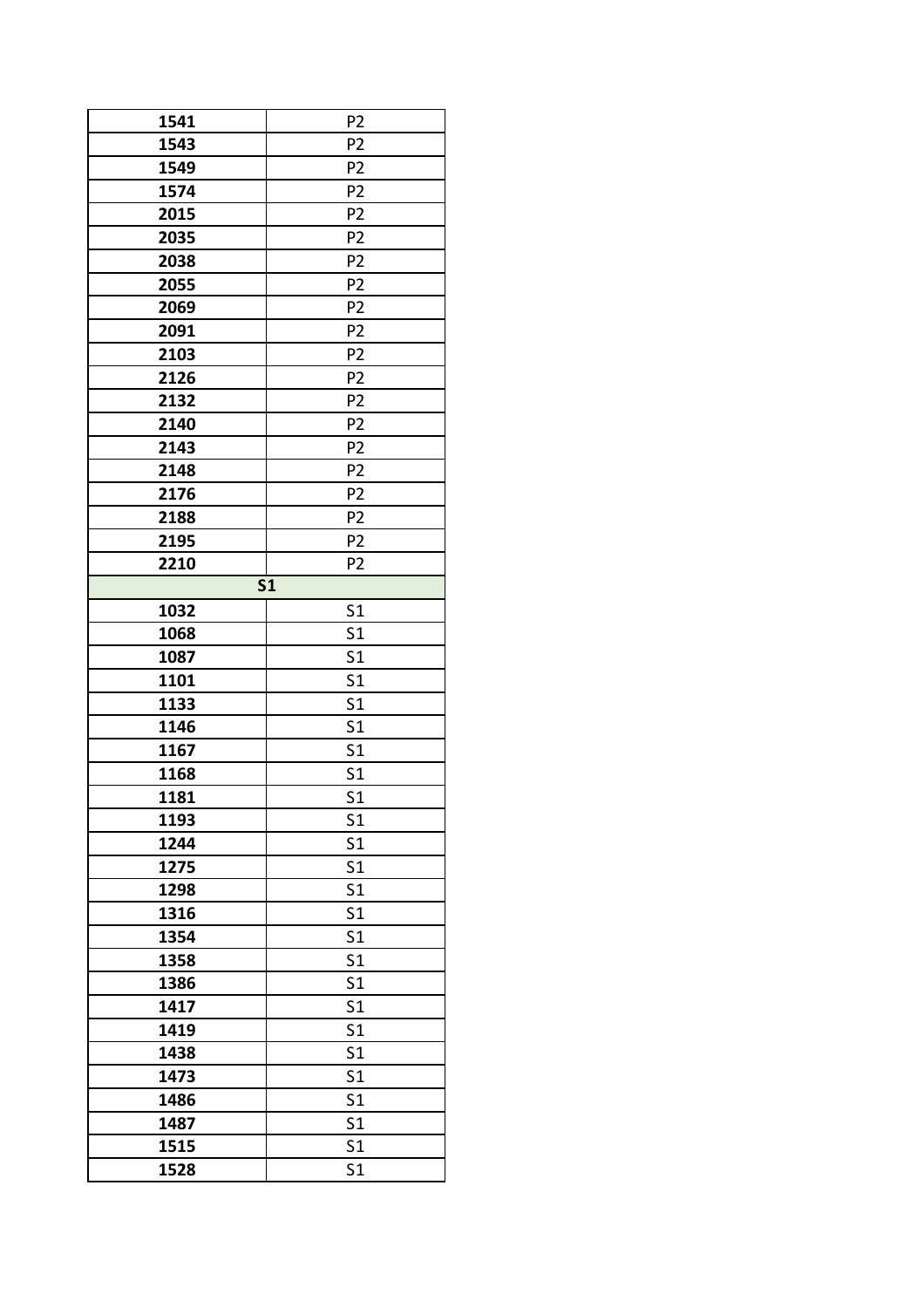| 2028 | S <sub>1</sub>                   |
|------|----------------------------------|
| 2039 | S <sub>1</sub>                   |
| 2063 | S <sub>1</sub>                   |
| 2085 | S <sub>1</sub>                   |
| 2100 | S <sub>1</sub>                   |
| 2108 | S <sub>1</sub>                   |
| 2136 | S <sub>1</sub>                   |
| 2144 | S <sub>1</sub>                   |
| 2200 | S <sub>1</sub>                   |
|      | $\overline{\mathsf{S2}}$         |
| 1012 | S <sub>2</sub>                   |
| 1021 | S <sub>2</sub>                   |
| 1031 | S <sub>2</sub>                   |
| 1033 | S <sub>2</sub>                   |
| 1038 | S <sub>2</sub>                   |
| 1069 |                                  |
| 1090 | S <sub>2</sub><br>S <sub>2</sub> |
|      |                                  |
| 1127 | S <sub>2</sub>                   |
| 1144 | S <sub>2</sub>                   |
| 1148 | S <sub>2</sub>                   |
| 1243 | S <sub>2</sub>                   |
| 1255 | S <sub>2</sub>                   |
| 1271 | S <sub>2</sub>                   |
| 1278 | S <sub>2</sub>                   |
| 1287 | S <sub>2</sub>                   |
| 1289 | S <sub>2</sub>                   |
| 1291 | S <sub>2</sub>                   |
| 1312 | S <sub>2</sub>                   |
| 1382 | S <sub>2</sub>                   |
| 1400 | S <sub>2</sub>                   |
| 1429 | S <sub>2</sub>                   |
| 1431 | S <sub>2</sub>                   |
| 1433 | S <sub>2</sub>                   |
| 1451 | S <sub>2</sub>                   |
| 1453 | S <sub>2</sub>                   |
| 1455 | S <sub>2</sub>                   |
| 1456 | S <sub>2</sub>                   |
| 1485 | S <sub>2</sub>                   |
| 1505 | S <sub>2</sub>                   |
| 1511 | S <sub>2</sub>                   |
| 1516 | S <sub>2</sub>                   |
| 1521 | S <sub>2</sub>                   |
| 1527 | S <sub>2</sub>                   |
| 1532 | S <sub>2</sub>                   |
| 1535 | S <sub>2</sub>                   |
| 1547 | S <sub>2</sub>                   |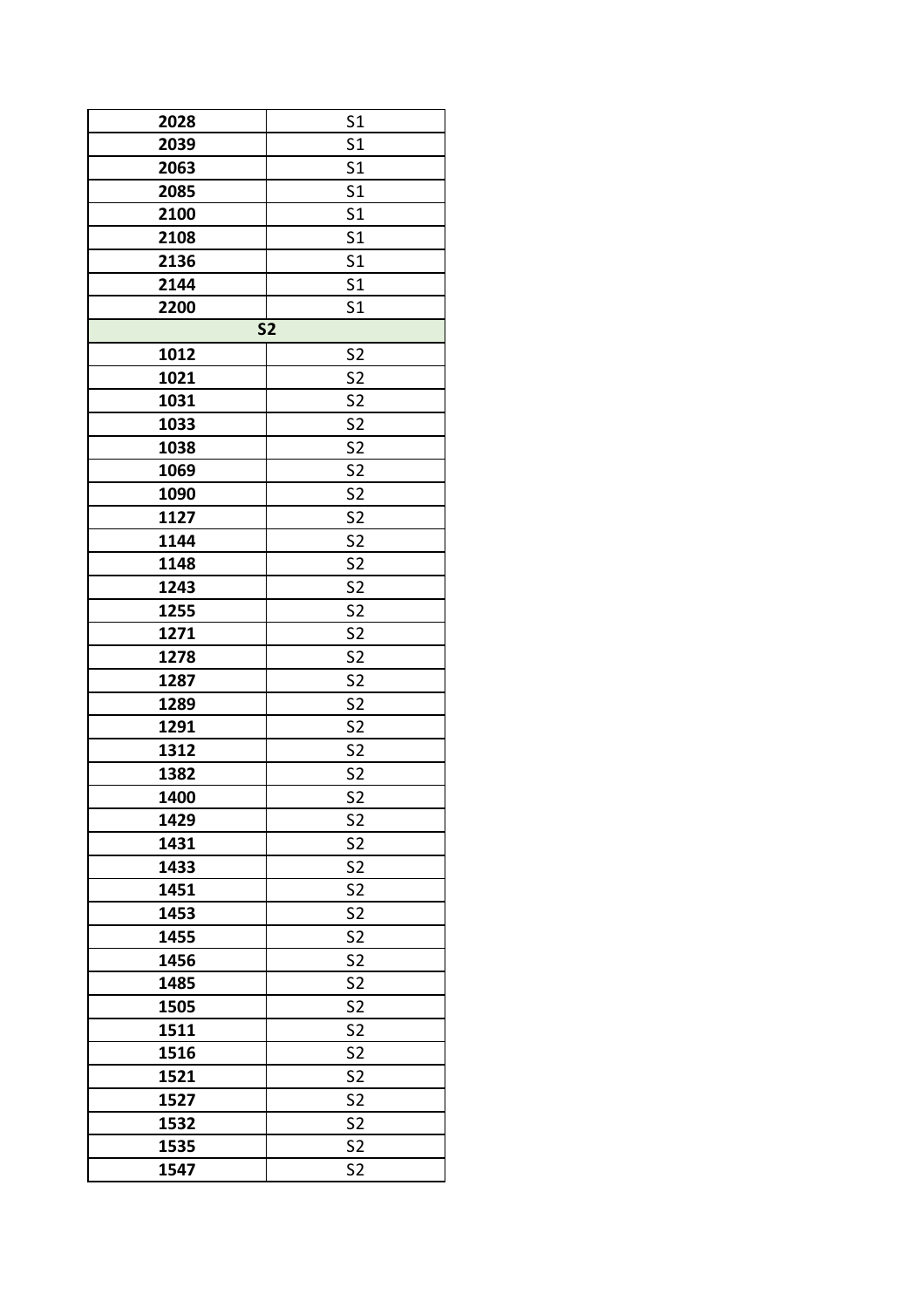| 1572 | S <sub>2</sub> |
|------|----------------|
| 2025 | S <sub>2</sub> |
| 2044 | S <sub>2</sub> |
| 2053 | S <sub>2</sub> |
| 2062 | S <sub>2</sub> |
| 2086 | S <sub>2</sub> |
| 2122 | S <sub>2</sub> |
| 2186 | S <sub>2</sub> |
| 2192 | S <sub>2</sub> |
| 2203 | S <sub>2</sub> |
|      | <b>S3</b>      |
| 1002 | S <sub>3</sub> |
| 1010 | S <sub>3</sub> |
| 1083 | S <sub>3</sub> |
| 1088 | S <sub>3</sub> |
|      |                |
| 1097 | S <sub>3</sub> |
| 1124 | S <sub>3</sub> |
| 1141 | S <sub>3</sub> |
| 1156 | S <sub>3</sub> |
| 1161 | S <sub>3</sub> |
| 1198 | S <sub>3</sub> |
| 1208 | S <sub>3</sub> |
| 1225 | S <sub>3</sub> |
| 1235 | S <sub>3</sub> |
| 1265 | S <sub>3</sub> |
| 1283 | S <sub>3</sub> |
| 1317 | S <sub>3</sub> |
| 1329 | S <sub>3</sub> |
| 1368 | S <sub>3</sub> |
| 1384 | S <sub>3</sub> |
| 1424 | S <sub>3</sub> |
| 1435 | S <sub>3</sub> |
| 1441 | S <sub>3</sub> |
| 1480 | S <sub>3</sub> |
| 1493 | S <sub>3</sub> |
| 1503 | S <sub>3</sub> |
| 1522 | S <sub>3</sub> |
| 1544 | S <sub>3</sub> |
| 1551 | S <sub>3</sub> |
| 2026 | S <sub>3</sub> |
| 2073 | S <sub>3</sub> |
| 2077 | S <sub>3</sub> |
| 2089 | S <sub>3</sub> |
| 2097 | S <sub>3</sub> |
| 2109 | S <sub>3</sub> |
| 2135 | S3             |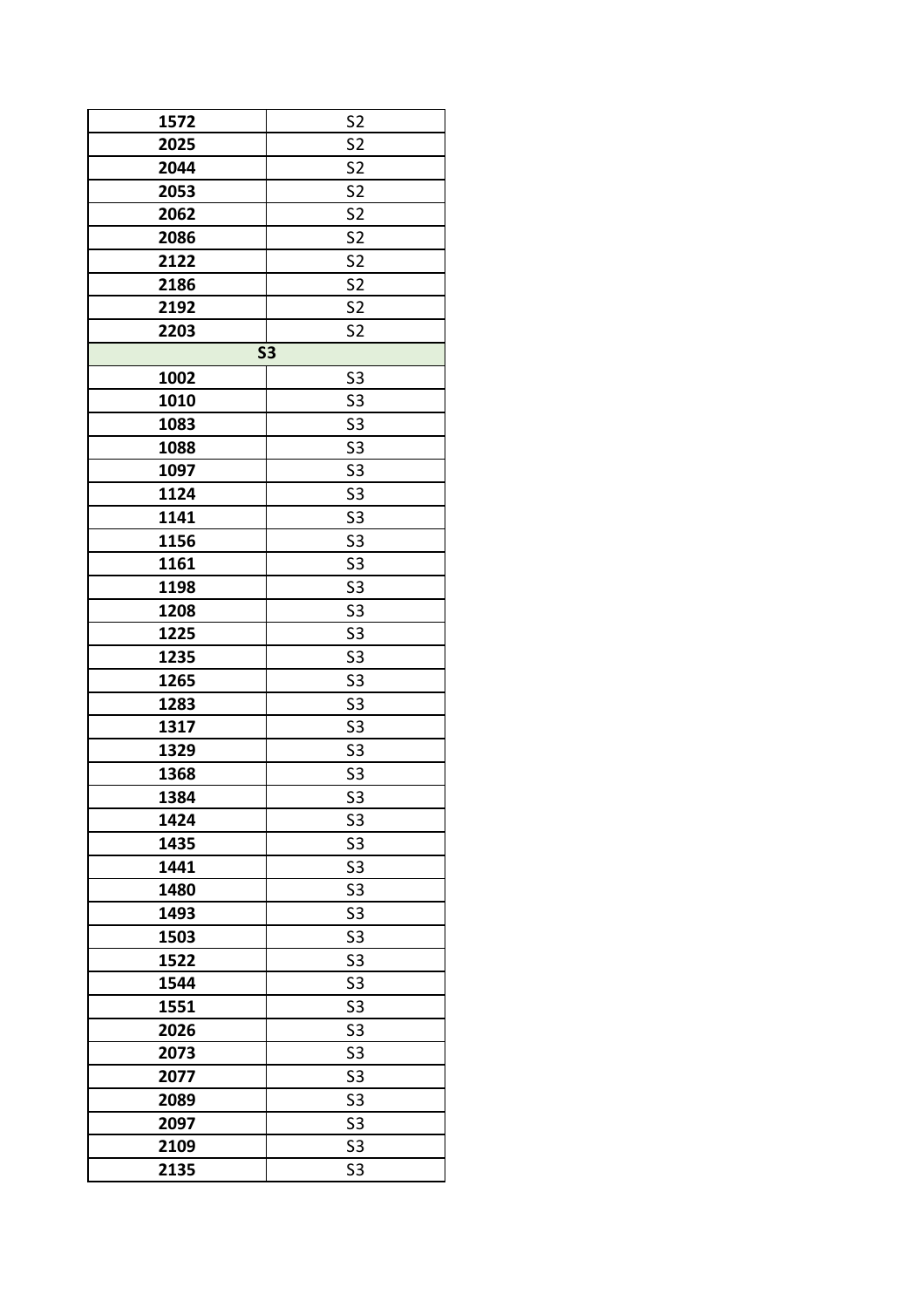| <b>S4</b>    |                |  |
|--------------|----------------|--|
| 1003         | S4             |  |
| 1048         | S4             |  |
| 1073         | S4             |  |
| 1106         | S4             |  |
| 1130         | S4             |  |
| 1137         | S4             |  |
| 1140         | S4             |  |
| 1173         | S4             |  |
| 1186         | S4             |  |
| 1201         | S4             |  |
| 1213         | S4             |  |
| 1250         | S4             |  |
| 1268         | S4             |  |
| 1277         | S4             |  |
| 1297         | S4             |  |
| 1330         | S4             |  |
| 1348         | S4             |  |
| 1375         | S4             |  |
| 1376         | S4             |  |
| 1422         | S4             |  |
| 1477         | S4             |  |
| 1495         | S4             |  |
|              | S4             |  |
| 1509         |                |  |
| 1548<br>2005 | S4<br>S4       |  |
| 2098         | S4             |  |
|              |                |  |
| 2111         | S4             |  |
| 2115         | S4             |  |
| 2131         | S4             |  |
| 2152         | S4             |  |
| 2174         | S4             |  |
| 2184         | S4             |  |
| 2187         | S4             |  |
| 2204         | S4             |  |
| <b>S5</b>    |                |  |
| 1007         | S <sub>5</sub> |  |
| 1037         | S5             |  |
| 1045         | S5             |  |
| 1094         | S <sub>5</sub> |  |
| 1100         | S5             |  |
| 1171         | S5             |  |
| 1190         | S <sub>5</sub> |  |
| 1211         | S <sub>5</sub> |  |
| 1216         | S5             |  |
| 1219         | S5             |  |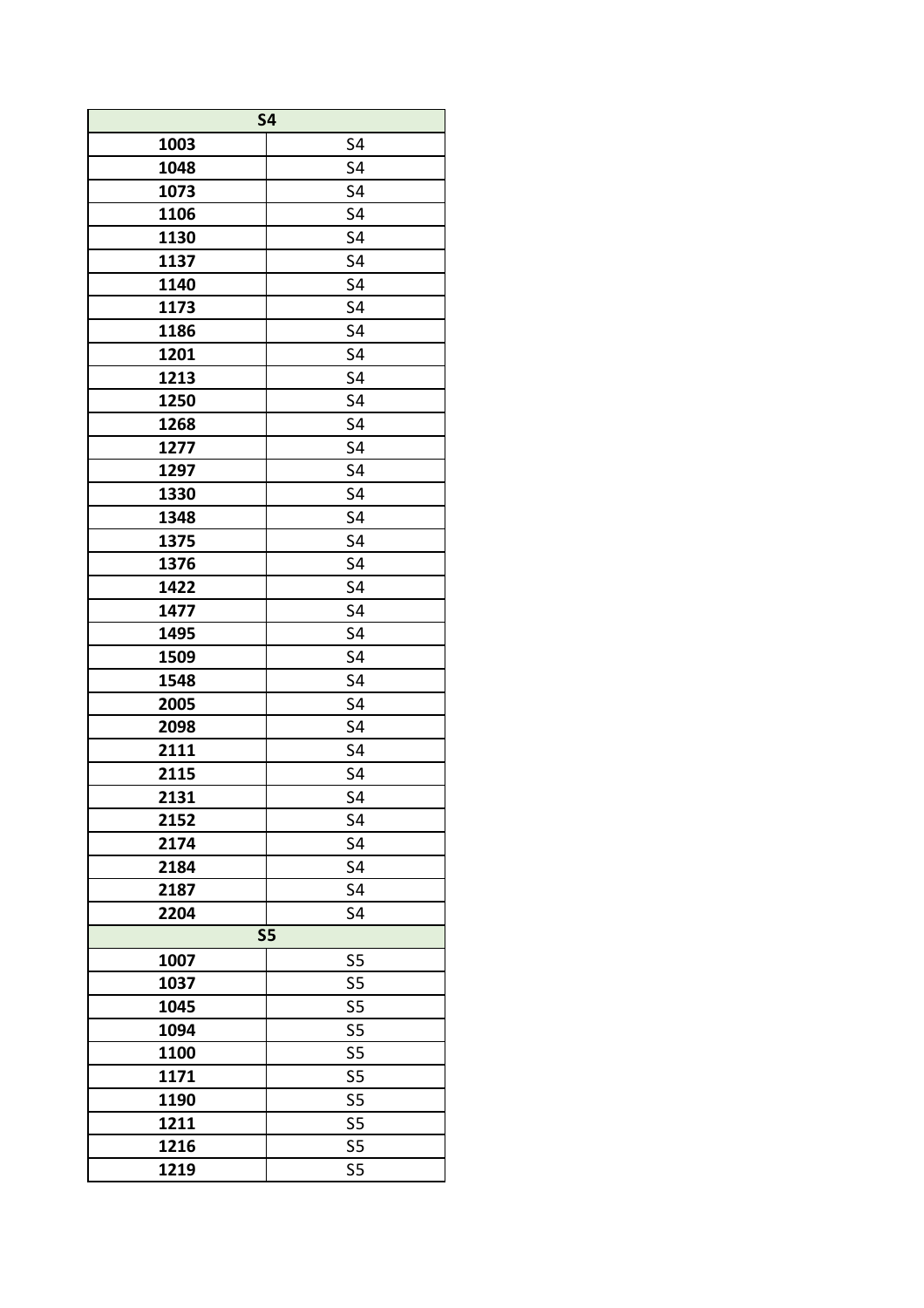| 1240         | S <sub>5</sub>                   |
|--------------|----------------------------------|
| 1256         | S <sub>5</sub>                   |
| 1286         | S <sub>5</sub>                   |
|              |                                  |
| 1299         | S5                               |
| 1374         | S5                               |
| 1379         | S <sub>5</sub>                   |
| 1399         | S5                               |
| 1402         | S5                               |
| 1432         | S <sub>5</sub>                   |
| 1439         | S <sub>5</sub>                   |
| 1454         | S5                               |
| 1459         | S5                               |
| 1507         | S5                               |
| 2003         | S <sub>5</sub>                   |
| 2009         | S <sub>5</sub>                   |
| 2037         | S5                               |
| 2054         | S <sub>5</sub>                   |
| 2056         | S <sub>5</sub>                   |
| 2059         | S <sub>5</sub>                   |
|              |                                  |
| 2065         | S5                               |
| 2071         | S5                               |
| 2072         | S <sub>5</sub>                   |
| 2110         | S5                               |
| 2185         | S5                               |
|              | <b>S6</b>                        |
| 1036         | S <sub>6</sub>                   |
| 1039         | S <sub>6</sub>                   |
| 1049         | S <sub>6</sub>                   |
| 1091         | S <sub>6</sub>                   |
| 1120         | S <sub>6</sub>                   |
| 1180         | S <sub>6</sub>                   |
| 1195         | S <sub>6</sub>                   |
| 1209         | S <sub>6</sub>                   |
| 1248         | S <sub>6</sub>                   |
| 1252         | S <sub>6</sub>                   |
| 1266         | S <sub>6</sub>                   |
| 1310         | S <sub>6</sub>                   |
| 1344         | S <sub>6</sub>                   |
| 1362         | S <sub>6</sub>                   |
| 1409         | S <sub>6</sub>                   |
| 1520         | S <sub>6</sub>                   |
|              |                                  |
| 1523         | S <sub>6</sub>                   |
|              |                                  |
| 1553         | S <sub>6</sub>                   |
| 2021         | S <sub>6</sub>                   |
| 2030<br>2159 | S <sub>6</sub><br>S <sub>6</sub> |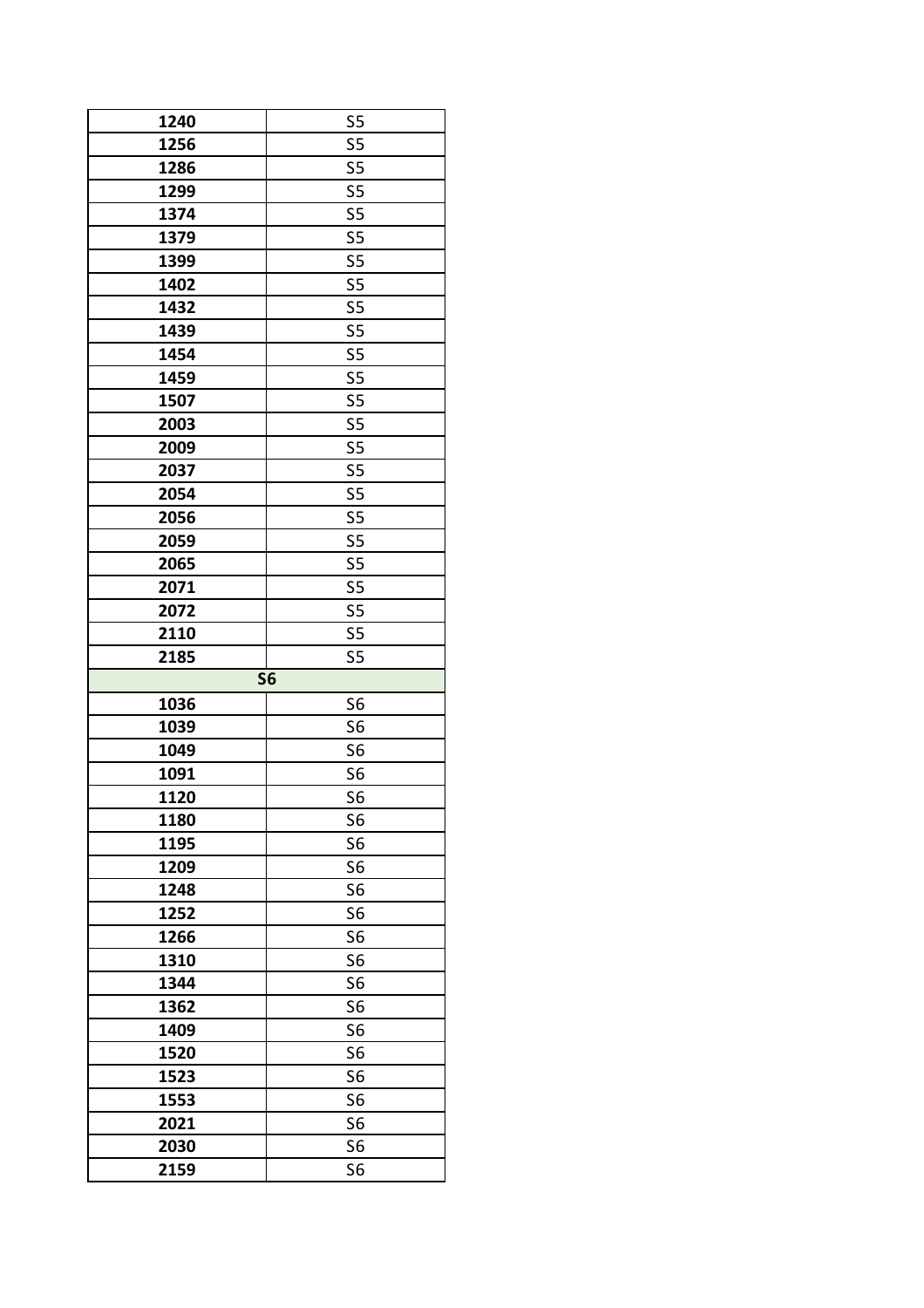| 2166 | S <sub>6</sub> |
|------|----------------|
| 2171 | S <sub>6</sub> |
| 2194 | S <sub>6</sub> |
| 2196 | S <sub>6</sub> |
| 2198 | S <sub>6</sub> |
| 2199 | S <sub>6</sub> |
|      | <b>S7</b>      |
| 1062 | S7             |
| 1082 | S7             |
| 1104 | S7             |
| 1123 | S7             |
| 1125 | S7             |
| 1151 | S7             |
| 1169 | S7             |
| 1187 | S7             |
| 1188 | S7             |
| 1189 | S7             |
| 1224 | S7             |
|      | S7             |
| 1246 |                |
| 1261 | S7             |
| 1279 | S7             |
| 1309 | S7             |
| 1321 | S7             |
| 1323 | S7             |
| 1351 | S7             |
| 1355 | S7             |
| 1363 | S7             |
| 1364 | S7             |
| 1387 | S7             |
| 1463 | S7             |
| 1469 | S7             |
| 1483 | S7             |
| 1499 | S7             |
| 1518 | S7             |
| 1542 | S7             |
| 2012 | S7             |
| 2043 | S7             |
| 2095 | S7             |
| 2099 | S7             |
| 2169 | S7             |
|      | T1             |
| 1054 | T1             |
| 1056 | T1             |
| 1059 | T1             |
| 1061 | T1             |
| 1086 | T1             |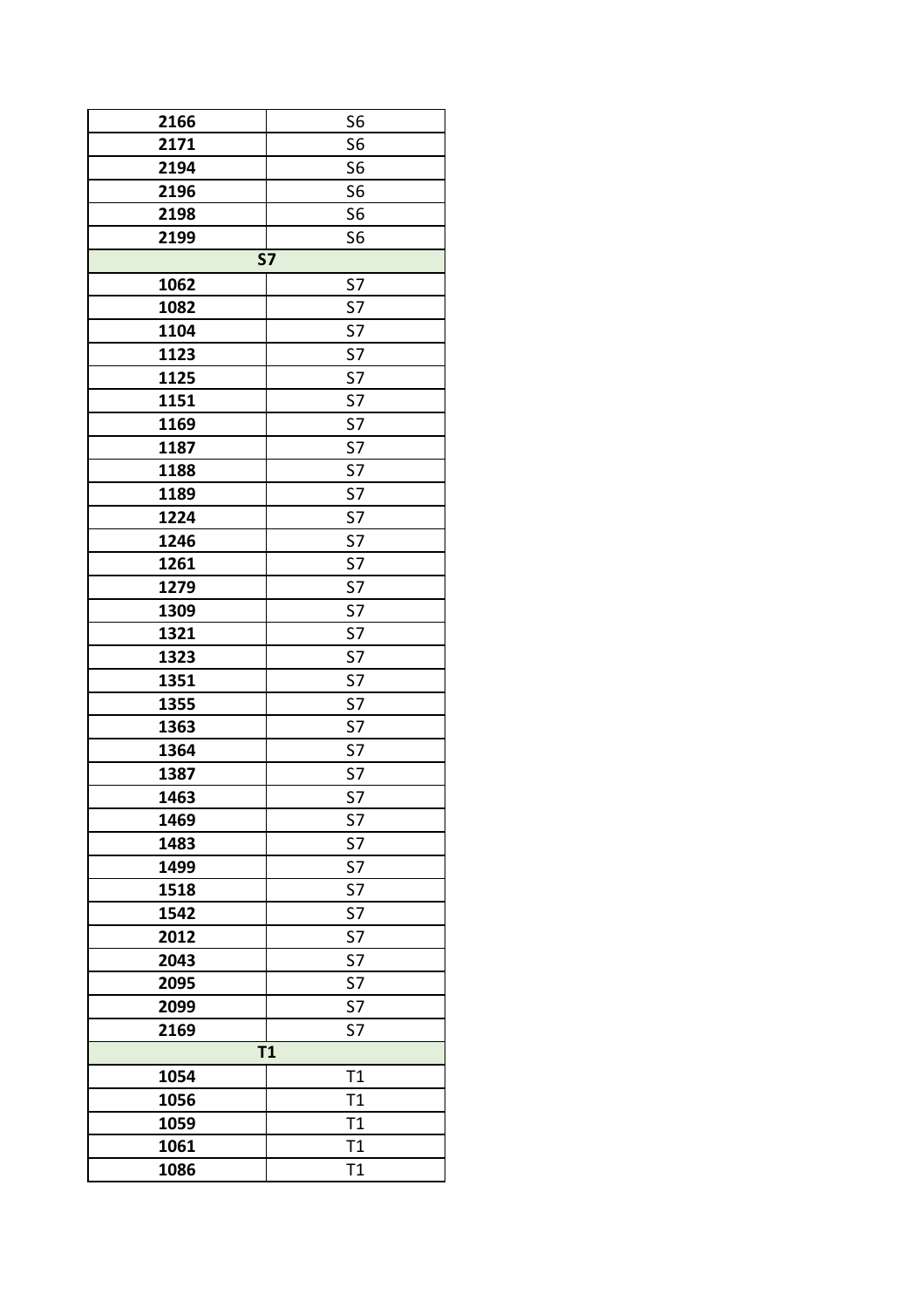| 1092 | T1             |
|------|----------------|
| 1105 | T1             |
| 1145 | T1             |
| 1147 | T1             |
| 1162 | T1             |
| 1164 | T1             |
| 1174 | T1             |
| 1178 | T1             |
| 1179 | T1             |
| 1197 | T1             |
| 1212 | T1             |
| 1227 | T1             |
| 1306 | T1             |
| 1327 | T1             |
| 1347 | T1             |
| 1370 | T1             |
| 1415 | T1             |
| 1425 | T1             |
| 1430 | T1             |
| 1443 | T1             |
| 1471 | T1             |
| 1491 | T1             |
| 2016 | T1             |
| 2020 | T1             |
| 2033 | T1             |
| 2036 | T1             |
| 2041 | T1             |
| 2061 | T1             |
| 2078 | T1             |
| 2092 | T1             |
| 2116 | T1             |
|      | T <sub>2</sub> |
| 1057 | T <sub>2</sub> |
| 1126 | T <sub>2</sub> |
| 1136 | T <sub>2</sub> |
| 1215 | T <sub>2</sub> |
| 1220 | T <sub>2</sub> |
| 1258 | T <sub>2</sub> |
| 1295 | T <sub>2</sub> |
| 1336 | T <sub>2</sub> |
| 1361 | T <sub>2</sub> |
| 1380 | T <sub>2</sub> |
| 2017 | T <sub>2</sub> |
| 2105 | T <sub>2</sub> |
| 2106 | T <sub>2</sub> |
| 2113 | T <sub>2</sub> |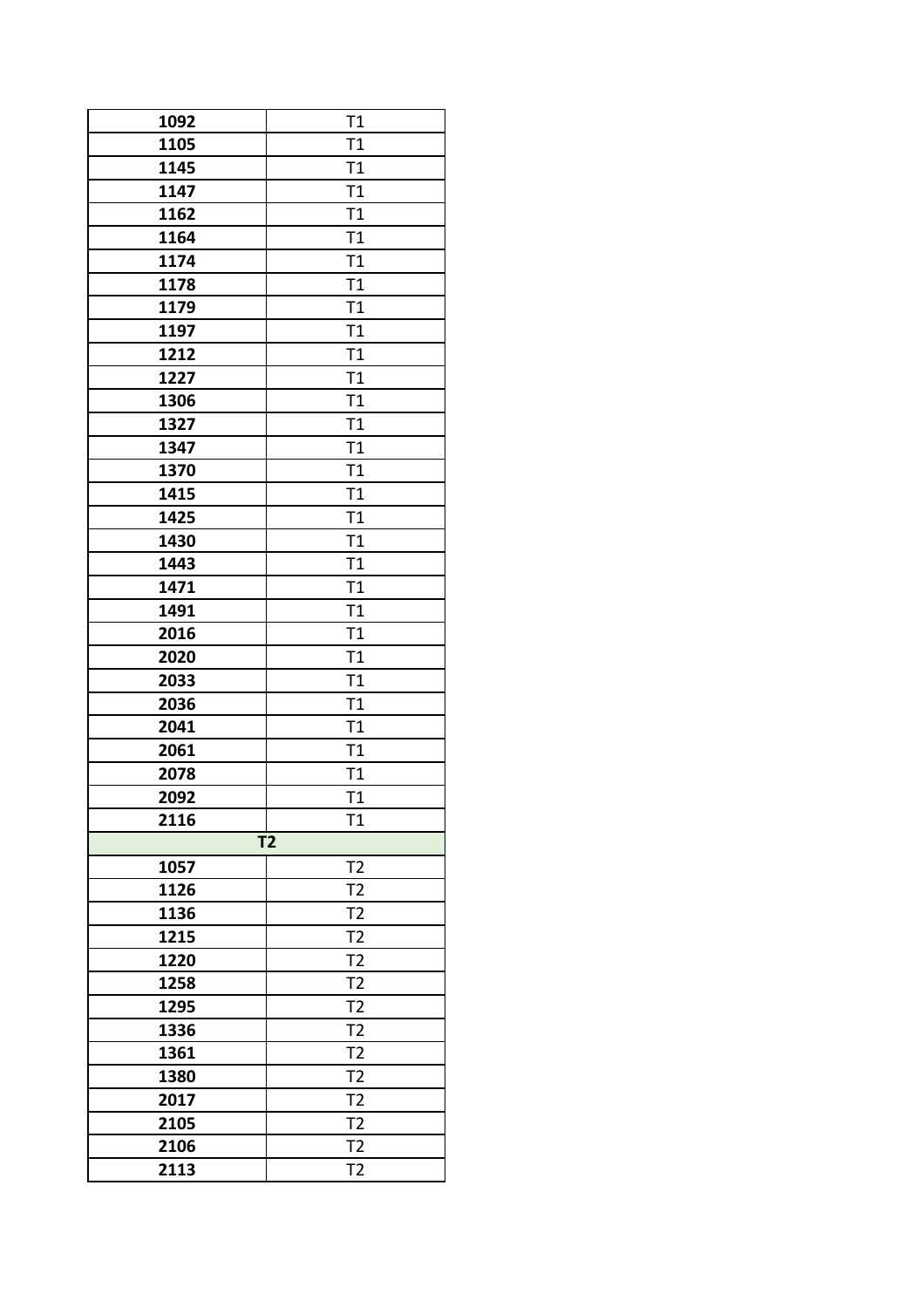| 2155 | T <sub>2</sub> |
|------|----------------|
|      | Y1             |
| 1001 | Y1             |
| 1015 | Y1             |
| 1029 | Y1             |
| 1035 | Y1             |
| 1070 | Y1             |
| 1095 | Y1             |
| 1099 | Y1             |
| 1109 | Y1             |
| 1111 | Y1             |
| 1113 | Y1             |
| 1134 | Y1             |
| 1163 | Y1             |
| 1218 | Y1             |
| 1239 | Y1             |
| 1242 | Y1             |
| 1269 | Y1             |
| 1276 | Y1             |
| 1393 | Y1             |
| 1411 | Y1             |
| 1414 | Y1             |
| 1416 | Y1             |
| 1426 | Y1             |
| 1457 | Y1             |
| 1494 | Y1             |
| 1498 | Y1             |
| 1570 | Y1             |
| 2066 | Y1             |
| 2075 | Y1             |
| 2134 | Y1             |
| 2147 | Y1             |
| 2206 | Y1             |
| 2207 | Y1             |
|      | <b>Y2</b>      |
| 1053 | Y2             |
| 1311 | Y2             |
| 1314 | Y2             |
| 1345 | Y2             |
| 1462 | Y2             |
| 1488 | Y2             |
| 1519 | Y2             |
| 1529 | Y2             |
| 1567 | Y2             |
| 2161 | Y2             |
| 2165 | Υ2             |